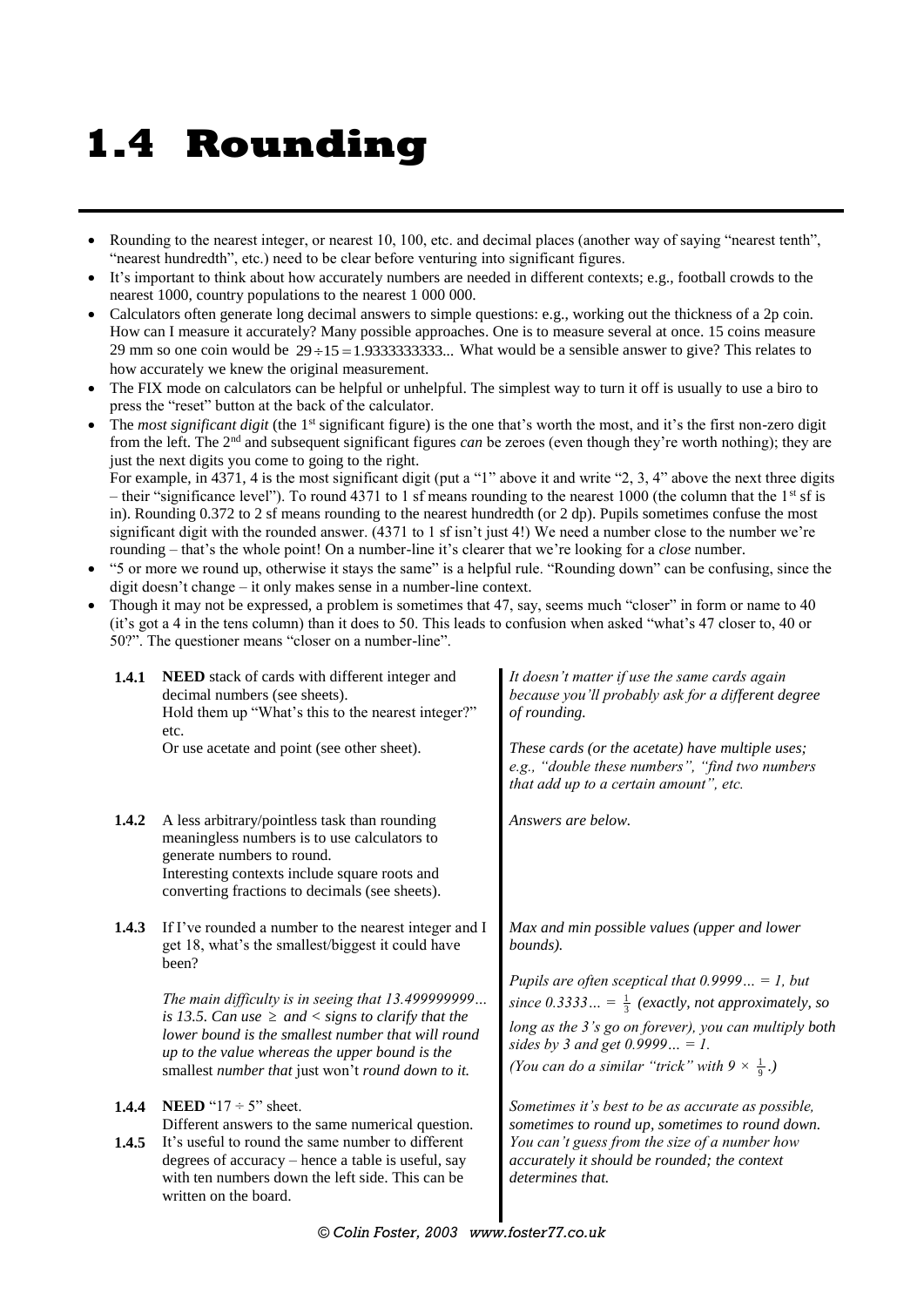| number   | to near- | to near- | to near- | to near- |
|----------|----------|----------|----------|----------|
|          | est int. | est 10   | est 100  | est 1000 |
| 34624.51 | 34625    | 34620    | 34600    | 34000    |

Or you can have nearest integer, 1 dp, 2 dp, etc. or 1 sf, 2 sf, 3 sf, etc.

**1.4.6** The trickiest cases are, e.g., 2499.7 rounded to the nearest integer. Can imagine rounding and carrying a 10 and then a hundred, but it may be easier to ask which two integers it's in between.

*Must be careful each time to round the* original *number and not the previous rounded answer (see 34620 in the table).*

*Answer: 2500 (it's in between 2499 and 2500 and nearer to 2500). Whenever rounding gets difficult, it's usually best to imagine or sketch a number-line.*

|                         |       | 2     | 3     | 4     | 5     | 6     | 7     | 8     | 9     | 10     |
|-------------------------|-------|-------|-------|-------|-------|-------|-------|-------|-------|--------|
| 1                       | 1.000 | 2.000 | 3.000 | 4.000 | 5.000 | 6.000 | 7.000 | 8.000 | 9.000 | 10.000 |
| 2                       | 0.500 | 1.000 | 1.500 | 2.000 | 2.500 | 3.000 | 3.500 | 4.000 | 4.500 | 5.000  |
| 3 <sup>1</sup>          | 0.333 | 0.667 | 1.000 | 1.333 | 1.667 | 2.000 | 2.333 | 2.667 | 3.000 | 3.333  |
| $\overline{\mathbf{4}}$ | 0.250 | 0.500 | 0.750 | 1.000 | 1.250 | 1.500 | 1.750 | 2.000 | 2.250 | 2.500  |
| 5 <sup>5</sup>          | 0.200 | 0.400 | 0.600 | 0.800 | 1.000 | 1.200 | 1.400 | 1.600 | 1.800 | 2.000  |
| 6                       | 0.167 | 0.333 | 0.500 | 0.667 | 0.833 | 1.000 | 1.167 | 1.333 | 1.500 | 1.667  |
| 7 <sup>1</sup>          | 0.143 | 0.286 | 0.429 | 0.571 | 0.714 | 0.857 | 1.000 | 1.143 | 1.286 | 1.429  |
| 8                       | 0.125 | 0.250 | 0.375 | 0.500 | 0.625 | 0.750 | 0.875 | 1.000 | 1.125 | 1.250  |
| 9                       | 0.111 | 0.222 | 0.333 | 0.444 | 0.556 | 0.667 | 0.778 | 0.889 | 1.000 | 1.111  |
| 10 <sup>1</sup>         | 0.100 | 0.200 | 0.300 | 0.400 | 0.500 | 0.600 | 0.700 | 0.800 | 0.900 | 1.000  |

### *Fractions, Decimals and Rounding* **ANSWERS**

## *Rounding Square Roots* **ANSWERS**

| $\boldsymbol{x}$ | $\sqrt{x}$ (calculator display) | 3 dp  | 2 dp | 1 dp | nearest integer |
|------------------|---------------------------------|-------|------|------|-----------------|
| 1                | 1.000000000                     | 1.000 | 1.00 | 1.0  |                 |
| $\overline{2}$   | 1.414213562                     | 1.414 | 1.41 | 1.4  |                 |
| 3                | 1.732050808                     | 1.732 | 1.73 | 1.7  | $\overline{2}$  |
| 4                | 2.000000000                     | 2.000 | 2.00 | 2.0  | $\overline{2}$  |
| 5                | 2.236067977                     | 2.236 | 2.24 | 2.2  | $\overline{2}$  |
| 6                | 2.449489743                     | 2.449 | 2.45 | 2.4  | $\overline{2}$  |
| 7                | 2.645751311                     | 2.646 | 2.65 | 2.6  | 3               |
| 8                | 2.828427125                     | 2.828 | 2.83 | 2.8  | $\overline{3}$  |
| 9                | 3.000000000                     | 3.000 | 3.00 | 3.0  | 3               |
| 10               | 3.162277660                     | 3.162 | 3.16 | 3.2  | $\overline{3}$  |
| 11               | 3.316624790                     | 3.317 | 3.32 | 3.3  | 3               |
| 12               | 3.464101615                     | 3.464 | 3.46 | 3.5  | 3               |
| 13               | 3.605551275                     | 3.606 | 3.61 | 3.6  | $\overline{4}$  |
| 14               | 3.741657387                     | 3.742 | 3.74 | 3.7  | $\overline{4}$  |
| 15               | 3.872983346                     | 3.873 | 3.87 | 3.9  | $\overline{4}$  |
| 16               | 4.000000000                     | 4.000 | 4.00 | 4.0  | $\overline{4}$  |
| 17               | 4.123105626                     | 4.123 | 4.12 | 4.1  | $\overline{4}$  |
| 18               | 4.242640687                     | 4.243 | 4.24 | 4.2  | $\overline{4}$  |
| 19               | 4.358898944                     | 4.359 | 4.36 | 4.4  | $\overline{4}$  |
| 20               | 4.472135955                     | 4.472 | 4.47 | 4.5  | $\overline{4}$  |

The number of answers that round to  $n$  is simply  $2n$ . So forty numbers round to 20.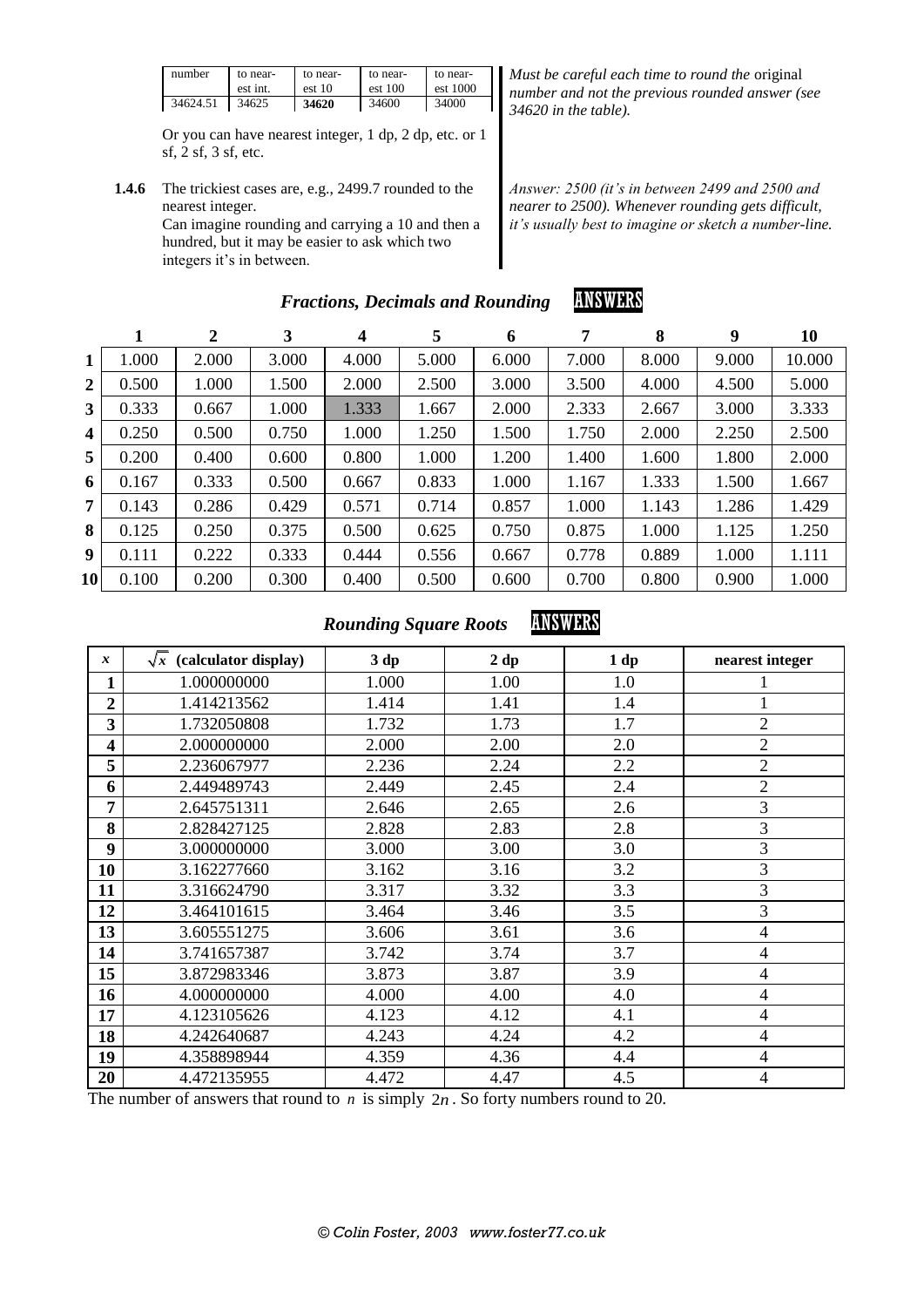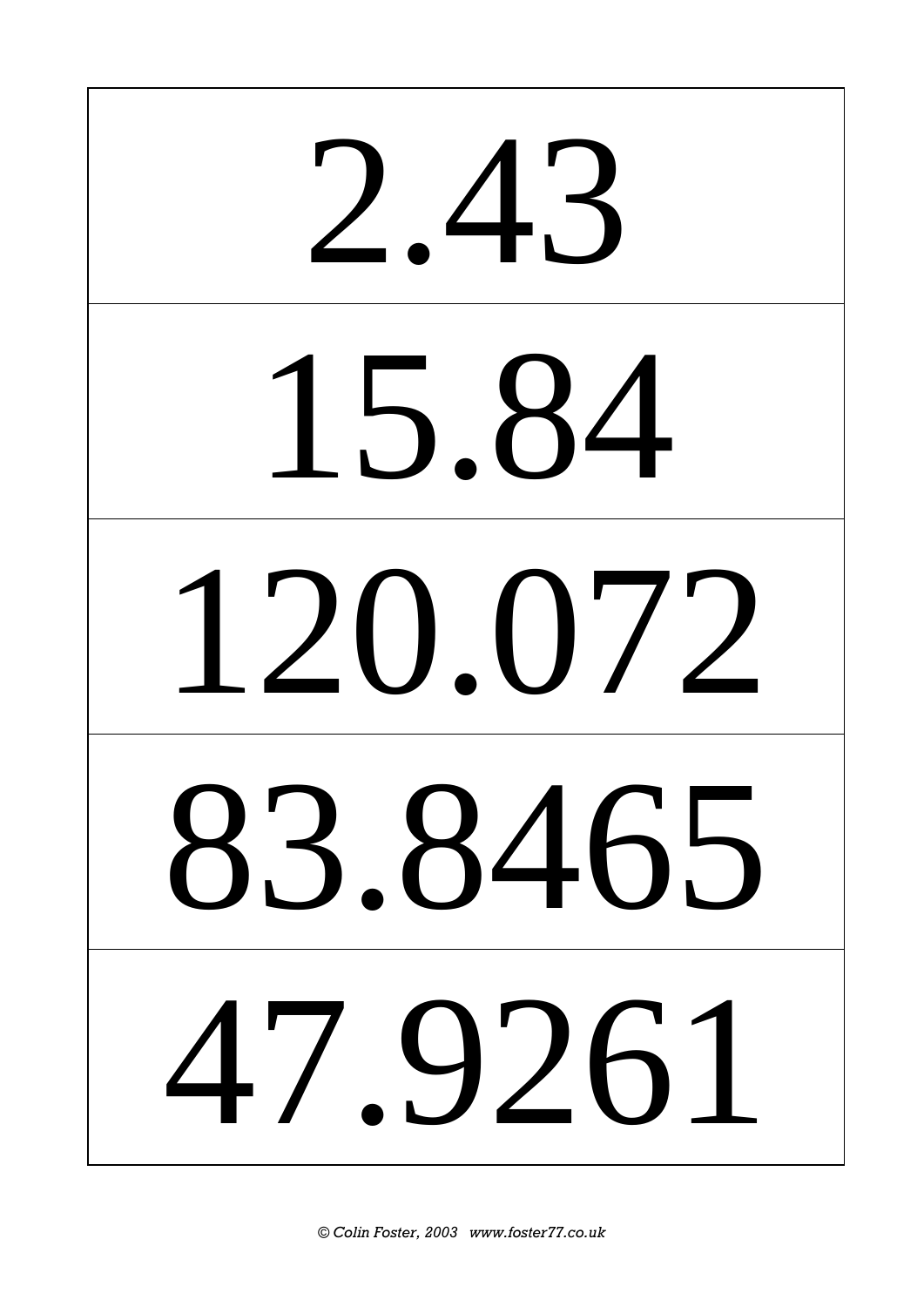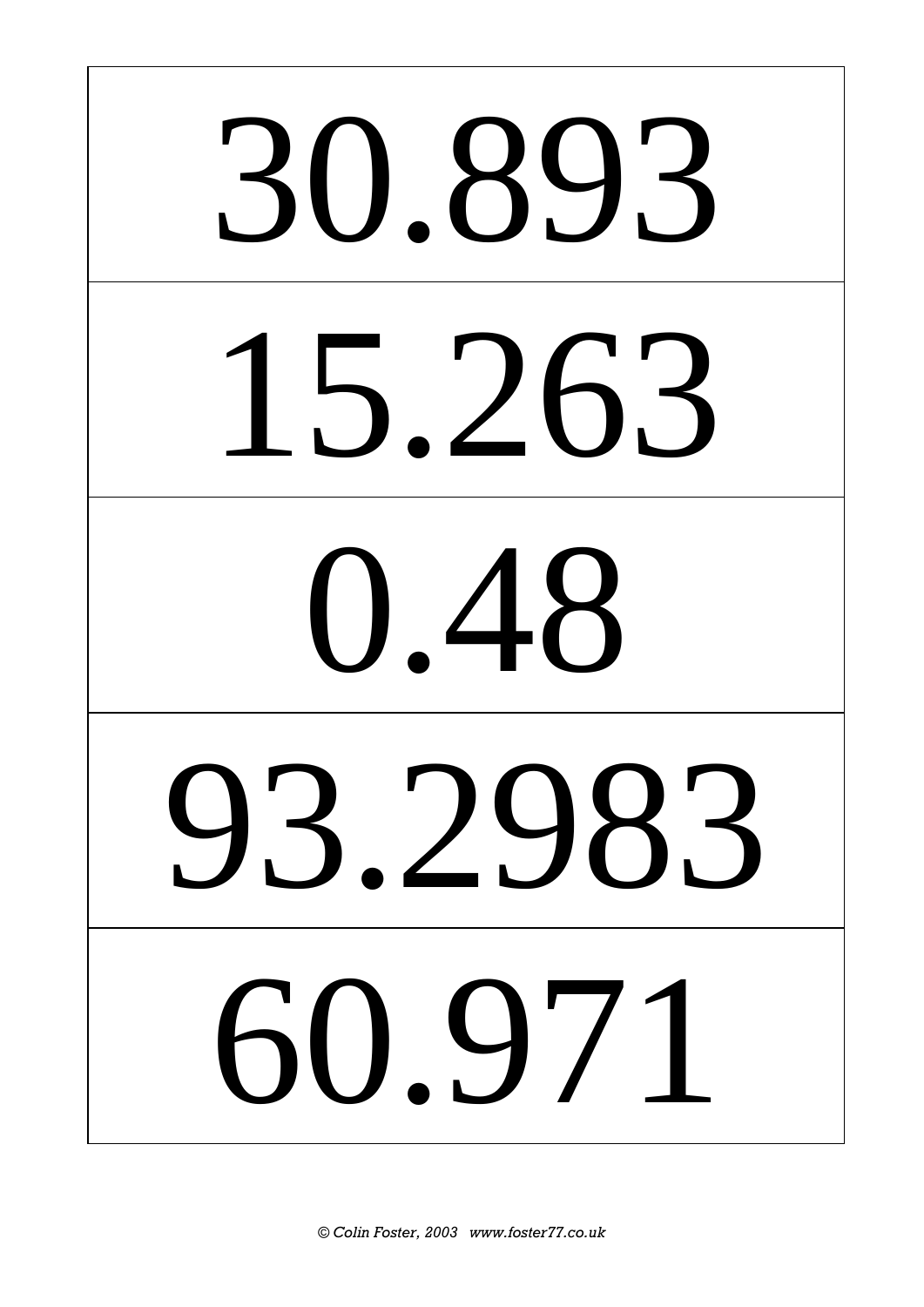# **47.613 0.027 0.6 1 243 313.5 0.18 2.5650 39.82 537.2 4 291.3 0.027**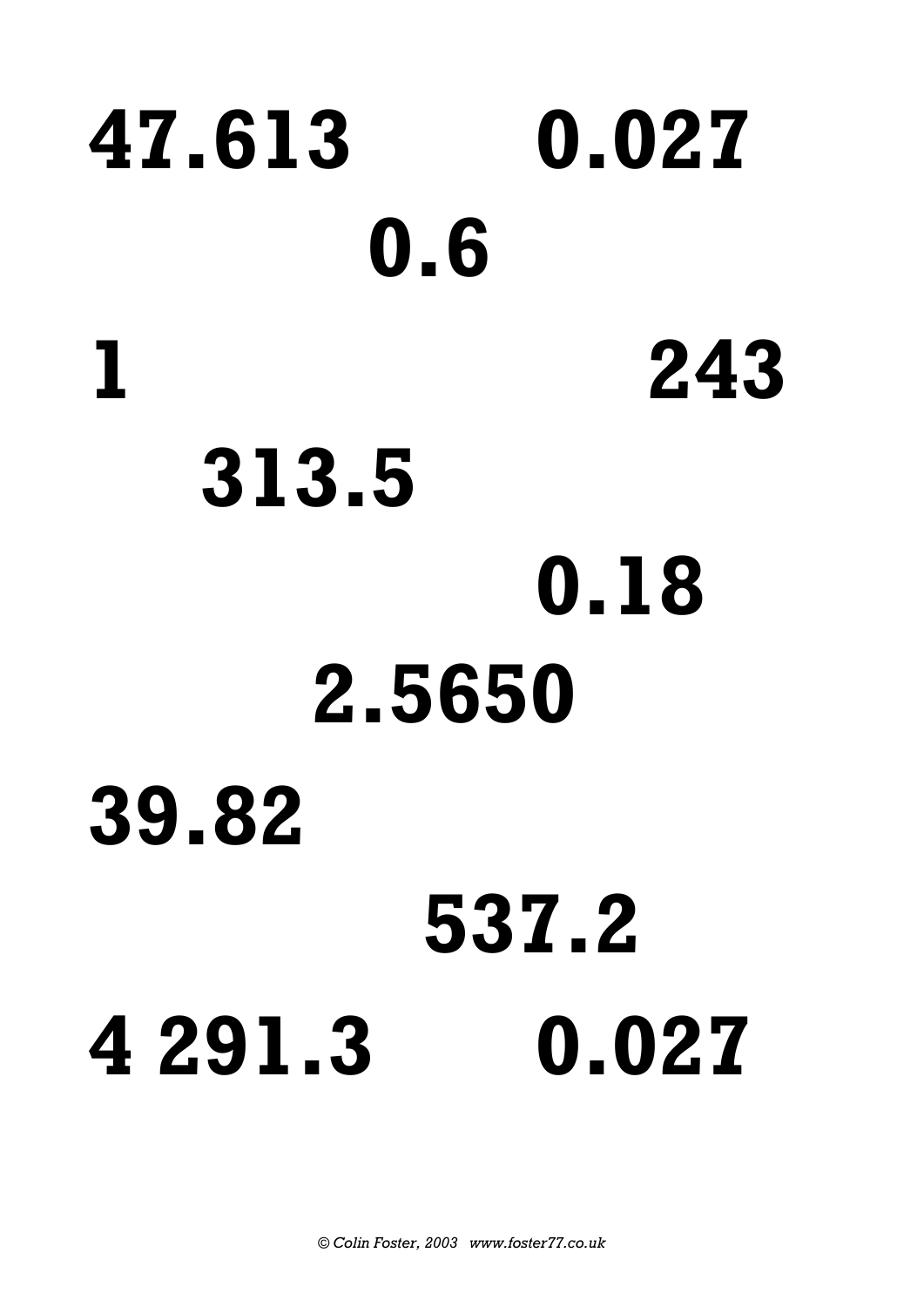## *Fractions, Decimals and Rounding*

Look at the table below. We can use the numbers around the edge to make fractions.

Take the *horizontal* number as the **numerator** (top number of the fraction), and the *vertical* number as the **denominator** (bottom number).

So the shaded box would be  $\frac{4}{3}$  (or  $1\frac{1}{3}$ ).

Use a calculator to convert this fraction to a decimal. Do this by working out the *numerator* divided by the *denominator*. So  $4 \div 3 = 1.33333333...$ Round all your answers to *3 decimal places*. So we get 1.333

Complete the table.

Remember each time to do the *horizontal* number divided by the *vertical* number and to write all the answers to 3 decimal places.

|                         | $\mathbf{1}$ | $\overline{2}$ | $\overline{\mathbf{3}}$ | $\overline{\mathbf{4}}$ | $\overline{\mathbf{5}}$ | $6 \nightharpoonup$ | $\overline{7}$ | $\boldsymbol{8}$ | 9 | <u>10</u> |
|-------------------------|--------------|----------------|-------------------------|-------------------------|-------------------------|---------------------|----------------|------------------|---|-----------|
| $\mathbf{1}$            |              |                |                         |                         |                         |                     |                |                  |   |           |
| $\boldsymbol{2}$        |              |                |                         |                         |                         |                     |                |                  |   |           |
| $\overline{\mathbf{3}}$ |              |                |                         | 1.333                   |                         |                     |                |                  |   |           |
| $\overline{\mathbf{4}}$ |              |                |                         |                         |                         |                     |                |                  |   |           |
| $5\overline{)}$         |              |                |                         |                         |                         |                     |                |                  |   |           |
| $\boldsymbol{6}$        |              |                |                         |                         |                         |                     |                |                  |   |           |
| $\boldsymbol{7}$        |              |                |                         |                         |                         |                     |                |                  |   |           |
| $\bf{8}$                |              |                |                         |                         |                         |                     |                |                  |   |           |
| $\boldsymbol{9}$        |              |                |                         |                         |                         |                     |                |                  |   |           |
| $10\,$                  |              |                |                         |                         |                         |                     |                |                  |   |           |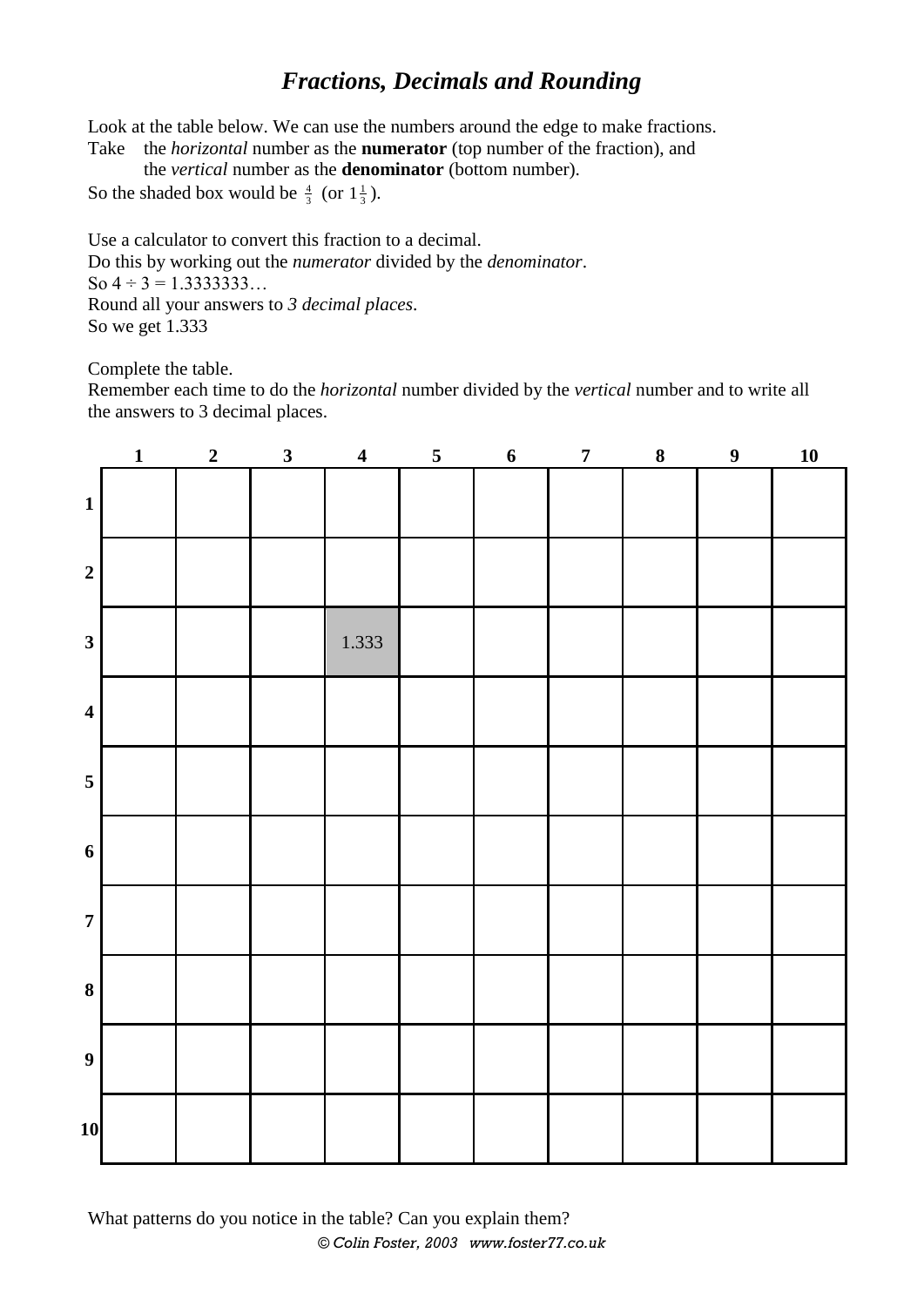## *Rounding Square Roots*

Use a calculator to find the square root of the number  $x$  each time. Round your answers to 3 dp, 2 dp, 1 dp and to the nearest integer. Round from the *original answer* each time and not from your previous rounding.

| $\boldsymbol{x}$        | $\sqrt{x}$ (as on calculator) | 3 dp | $2\ \mathrm{dp}$ | $1 dp$ | nearest<br>integer |
|-------------------------|-------------------------------|------|------------------|--------|--------------------|
| $\mathbf{1}$            |                               |      |                  |        |                    |
| $\boldsymbol{2}$        |                               |      |                  |        |                    |
| $\mathbf{3}$            |                               |      |                  |        |                    |
| $\overline{\mathbf{4}}$ |                               |      |                  |        |                    |
| $\sqrt{5}$              |                               |      |                  |        |                    |
| $\boldsymbol{6}$        |                               |      |                  |        |                    |
| $\boldsymbol{7}$        |                               |      |                  |        |                    |
| $\bf{8}$                |                               |      |                  |        |                    |
| $\boldsymbol{9}$        |                               |      |                  |        |                    |
| ${\bf 10}$              |                               |      |                  |        |                    |
| 11                      |                               |      |                  |        |                    |
| 12                      |                               |      |                  |        |                    |
| 13                      |                               |      |                  |        |                    |
| 14                      |                               |      |                  |        |                    |
| $15\,$                  |                               |      |                  |        |                    |
| 16                      |                               |      |                  |        |                    |
| $17\,$                  |                               |      |                  |        |                    |
| 18                      |                               |      |                  |        |                    |
| 19                      |                               |      |                  |        |                    |
| 20                      |                               |      |                  |        |                    |

How many square roots are equal to 1 when rounded to the nearest integer? How many round to 2? How many round to 3?

Is there a pattern? How many do you think would round to 20?